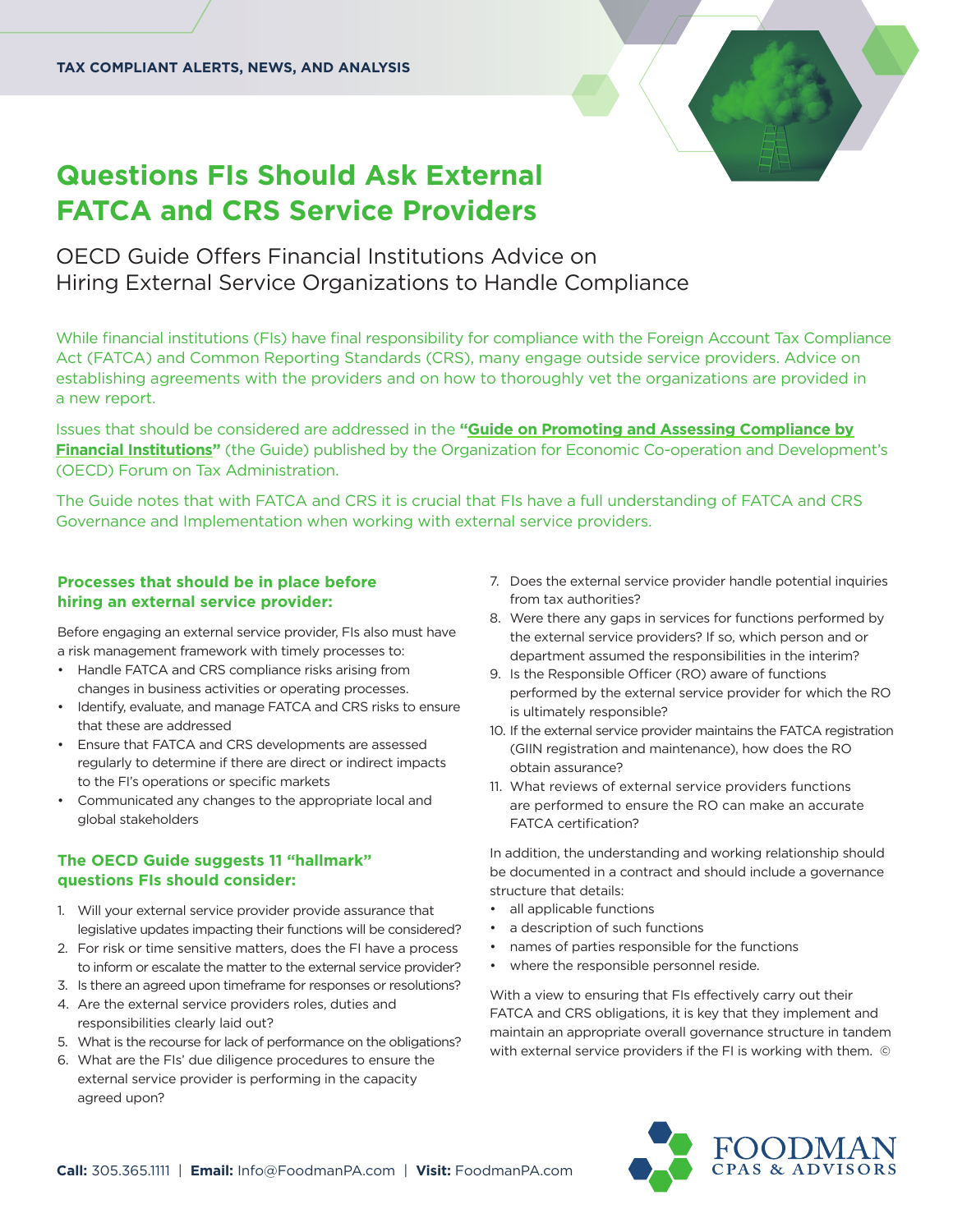

# **How to Ensure FATCA and CRS Stakeholder Collaboration**

# OECD Report suggests compliance regime elements for FIs and Stakeholders

Foreign Account Tax Compliance Act (FATCA) and Common Reporting Standards (CRS) stakeholders are key to financial institutions' (FIs) successful implementation, compliance, and maintenance efforts. These activities require funding, monitoring and approval.

A pilot group of tax administrations of Canada, Singapore, the United Kingdom and the USA (US) worked jointly to issue a report explaining what might constitute a "robust" compliance regime for FI's and their key stakeholders.

**[Guide on Promoting and Assessing Compliance by Financial Institutions](https://www.oecd.org/tax/forum-on-tax-administration/publications-and-products/guide-on-promoting-and-assessing-compliance-by-Financial-Institutions.pdf)** (the Guide) was published by the Organization for Economic Co-operation and Development's (OECD) Forum on Tax Administration. The report is intended to assist tax administration government officials with their obligations for monitoring and ensuring FI's FATCA and CRS reporting obligations.

The Guide recommends that FIs have a written or documented project plan in place involving key stakeholders within the FI.

# **Key Stakeholders**

Stakeholders with FATCA and CRS monitoring of FIs' reporting obligations may include:

- Tax Department
- Operations Departments (departments responsible for payments, submission of documentation to tax authorities)
- Legal Counsel
- Department responsible for Information Reporting & Withholding (FATCA)
- Key Departmental roles (President, Vice President, Senior Officers, and Managing Directors (COO, CFO, CEO)
- Subject Matter Experts (SME)
- Responsible Officer(s) (RO) for FATCA
- **External Service Providers**

Stakeholders, the Guide maintains, should take an active role in:

- Assessing the implementation and ongoing activities related to the FI's FTCA and CRS compliance obligations
- Holding periodic meetings in person, virtually or by phone to discuss implementation and ongoing compliance activities including on-boarding, withholding (for FATCA), reporting, self-certifications and due diligence
- Examining challenges and items that may need to be escalated

# **Questions for stakeholders suggested by the Guide include:**

- 1. Has the FI identified its FATCA and CRS stakeholders?
- 2. Is there active participation of the FI stakeholders to ensure ongoing compliance with FATCA and CRS?
- 3. Does the FI have periodic established meetings to discuss FATCA and CRS compliance?
- 4. Does the FI have an escalation process for raising ad-hoc internal or client matters pertaining to FATCA and CRS?
- 5. Can the FI provide documentation of its collaboration with internal stakeholders for initial FATCA and CRS implementation, such as internal meeting minutes and correspondence noting key implementation decisions?
- 6. Can the FI describe its FATCA and CRS implementation process beyond the provided documentation and/or in lieu of documentation?
- 7. Can the FI provide documentation of its collaboration with internal stakeholders for its ongoing FATCA and CRS compliance obligations, such as internal meeting minutes, documentation indicating the assignment of responsibilities, including the Responsible Officer for FATCA purposes?

Making sure these questions can be answered thoroughly can make the difference between compliance and the consequences of non-compliance. ©

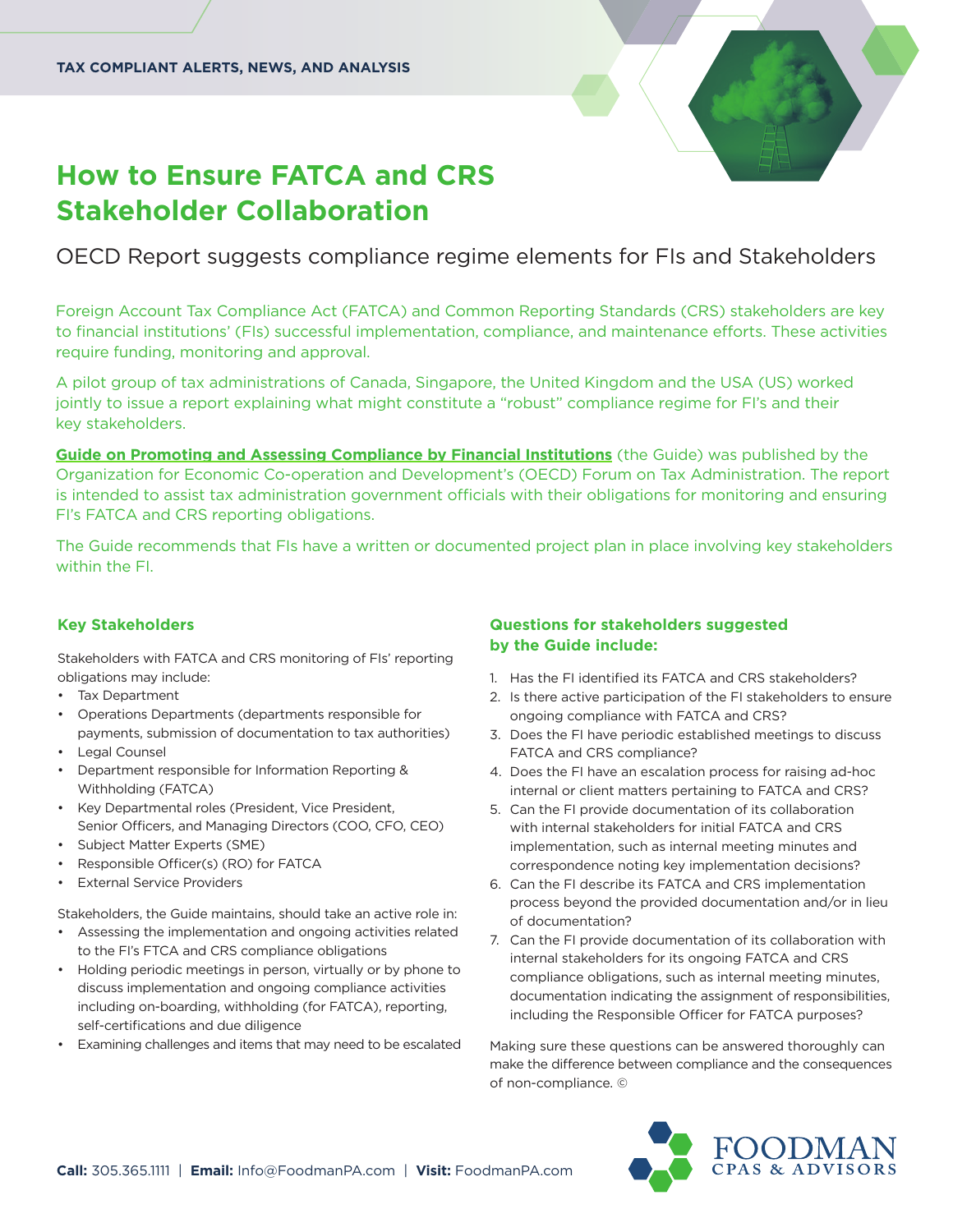# **How Tax Administrations Handle FATCA, CRS Non-Compliance**

OECD Report Details Preventative and Corrective Measures for Financial Institutions' FATCA and CRS Non-Compliance

Tax administrations can use a combination of detective, preventative and corrective measures to assess and treat Foreign Account Tax Compliance (FATCA) and Common Reporting Standard (CRS) non-compliance, according to the "**[Guide on Promoting and Assessing Compliance by Financial Institutions](https://www.oecd.org/tax/forum-on-tax-administration/publications-and-products/guide-on-promoting-and-assessing-compliance-by-Financial-Institutions.pdf)**" (the Guide). The report is published by the Organization of Economic Cooperation and Development's (OECD) Forum on Tax Administration.

Tax administrations assess financial institutions' (FIs) compliance from the information they provide. The Guide states that where the risk level is assessed to be relatively high and the root cause analysis points towards a systematic and behavioral issue with an FI or a cluster of FIs, tax administrations may use more targeted compliance measures and thematic reviews.

# **Administrators search the content for "visible errors" including:**

- Above average number of undocumented or recalcitrant accounts
- Use of terms such as "Ltd." or "trust" to describe Controlling Persons
- Missing information in fields including missing addresses or TINs
- Use of 1/1/1900 or 1/1/1901 for DOB
- Inclusion of "bank", "authority" "test", or "plc" in the name field (could indicate that accounts may have been reported which should not have been)

When studying compliance, the Guide notes that behavior of FIs can be broadly categorized into four groups:

- voluntarily compliant
- *ignorant*
- negligent
- errant

Tax Administrations consider the behavior of the FIs in the context of their overall compliance environment for purposes of applying appropriate risk treatments. They may also

- issue questionnaires to FIs,
- conduct desk-based audits of responses, clarifications and evidence from FIs.
- make on-site visits
- conduct face-to-face interviews with relevant personnel to review the FI's CRS or FATCA policies, processes, and documentation.

For FIs that are "generally compliant" but make minor mistakes, tax administrators may offer timely assistance and education, as well as warnings or penalties. For FIs that are considered negligent, making similar reporting errors repeatedly, or deliberately non-compliant with FATCA and CRS reporting, administrators may institute mandatory compliance programs.

# **Among the stronger methods that may be used in those cases are:**

- Questions to determine the soft or hard documentation the FI has available for desk or on-site review.
- Documentation of current Responsible Officers (RO) awareness of their responsibilities with FATCA Documentation of RO turnover (names, dates), as applicable for a Desk review.
- Interview with the RO about their role and responsibilities
- Documentation of RO turnover (names, dates), as applicable
- Review of FATCA Registration system for compliance activities relates to Renewal of FFI Agreement, Registration, Certifications, etc. for an on-site review.

Clearly, FIs need to practice due diligence in their FATCA and CRS reporting, or face the consequences. ©

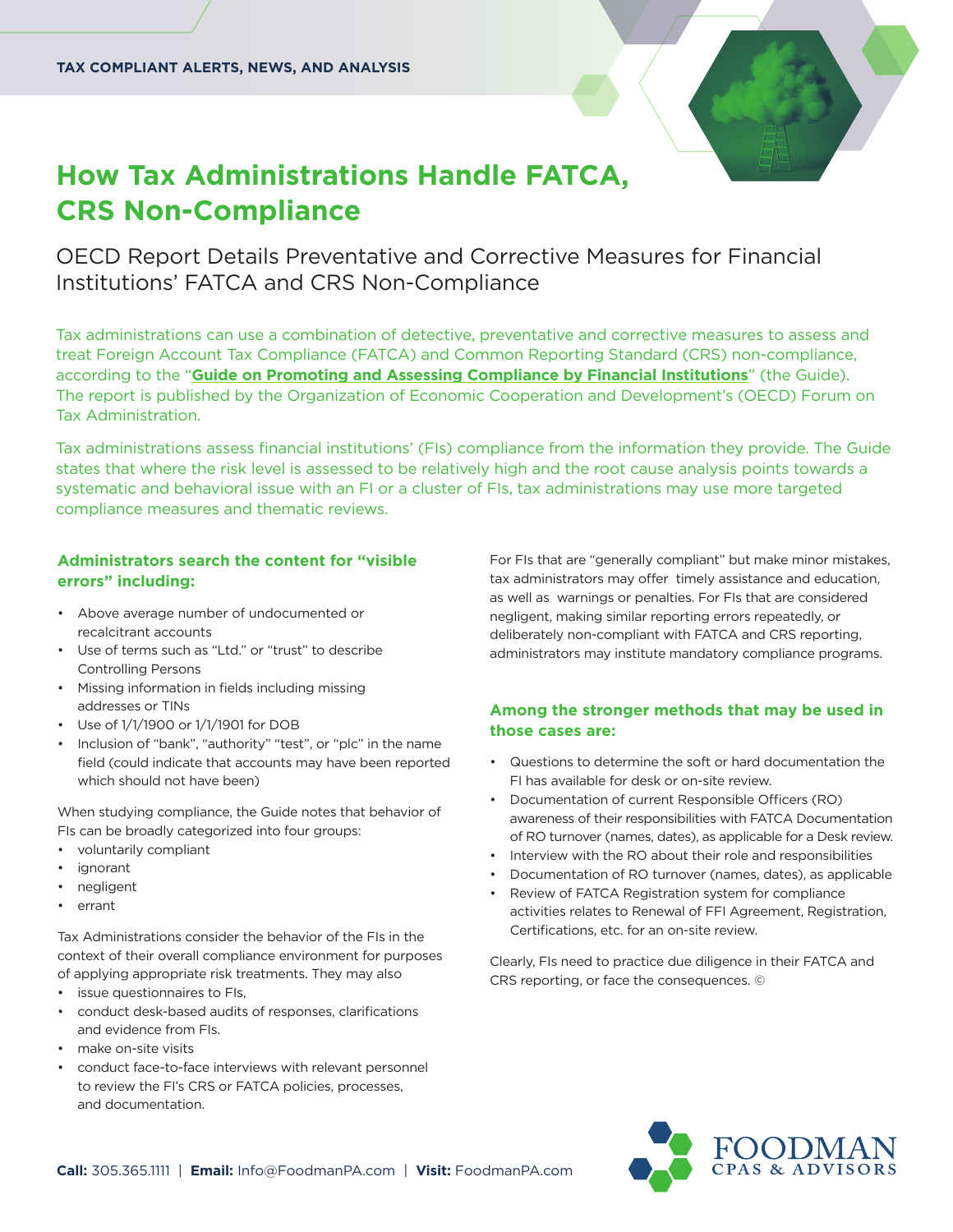

# **How Tax Administrations Can Monitor FIs' FATCA and CRS Compliance Training**

# Governance and Implementation Compliance Hallmarks for FIs

A new report from the Organization for Economic Cooperation and Development (OECD) says that tax administrations can assess financial institutions' FATCA and CRS compliance by monitoring their staff training initiatives.

The report, "**Guide on Promoting and Assessing Compliance by Financial Institutions" (the "Guide") offers** questions for tax administrators to ask FIs about their training initiatives. The report identifies various governance and implementation hallmarks that FIs should consider when fulfilling their CRS and FATCA reporting obligations. It is published by the Forum on Tax Administration.

According to the Guide, to determine the impact of new FATCA and CRS legislation, FIs need to monitor local tax authority guidance and IRS updates. The due diligence requirements for the CRS and FATCA are the same for all types or sizes of FIs.

# **The purpose of the FATCA & CRS Compliance Guide is two-fold:**

- To help government officials and FIs understand their obligations to monitor and ensure compliance of CRS and FATCA reporting obligations
- To provide a practical overview of what a robust compliance regime may involve.

Given higher than normal employee turnover, FIs are advised to incorporate FATCA and CRS compliance information into all employee and stakeholder onboarding and training materials.

The first chapter looks at the initiatives related to education, service initiatives and the development of self-help tools. Many related activities will be more effective when carried out in cooperation with other agencies, industry associations and stakeholders.

The second chapter looks at the options for the identification of the FI population. These include registration requirements, the use of analytical tools, dialogue with industry associations and other stakeholders as well as risk-based compliance activities.

### **Sample questions about FATCA & CRS compliance for tax administrators:**

- Does the FI require mandatory training for stakeholders and employees who have responsibilities pertaining to the CRS and FATCA?
- Is the FI's training updated annually to account for legislation or guidance changes?
- Does the FI have periodic evaluation of changes and its communications on these changes?
- Did the FI have training specific to employees responsible for on-boarding and documentation validation?
- Did the FI inform its clients of their CRS and FATCA obligations?
- Did the FI update its intranet and public webpage to address CRS and FATCA?

# **Ways tax administrations can review FI training compliance:**

- Including sample FATCA and CRS questions to ascertain the soft or hard documentation available for desk or on-site review.
- Examine training to staff, business units and other foreign offices based on impact assessment of legislative updates
- Evaluate timeliness of CRS and FATCA compliance training schedules, materials, proof of completion, and public FI web page information
- Research content of FI Intranet for employee access to information on CRS and FATCA
- Review web-based training demo for staff, business units and other foreign offices. This should be based on impact assessment of legislative updates, training schedules, timelines, materials and proof of completion of training.
- Evaluate public FI webpage information on CRS and FATCA compliance.

Is your Financial Institution ready? Who is your FATCA and CRS Expert Provider? ©

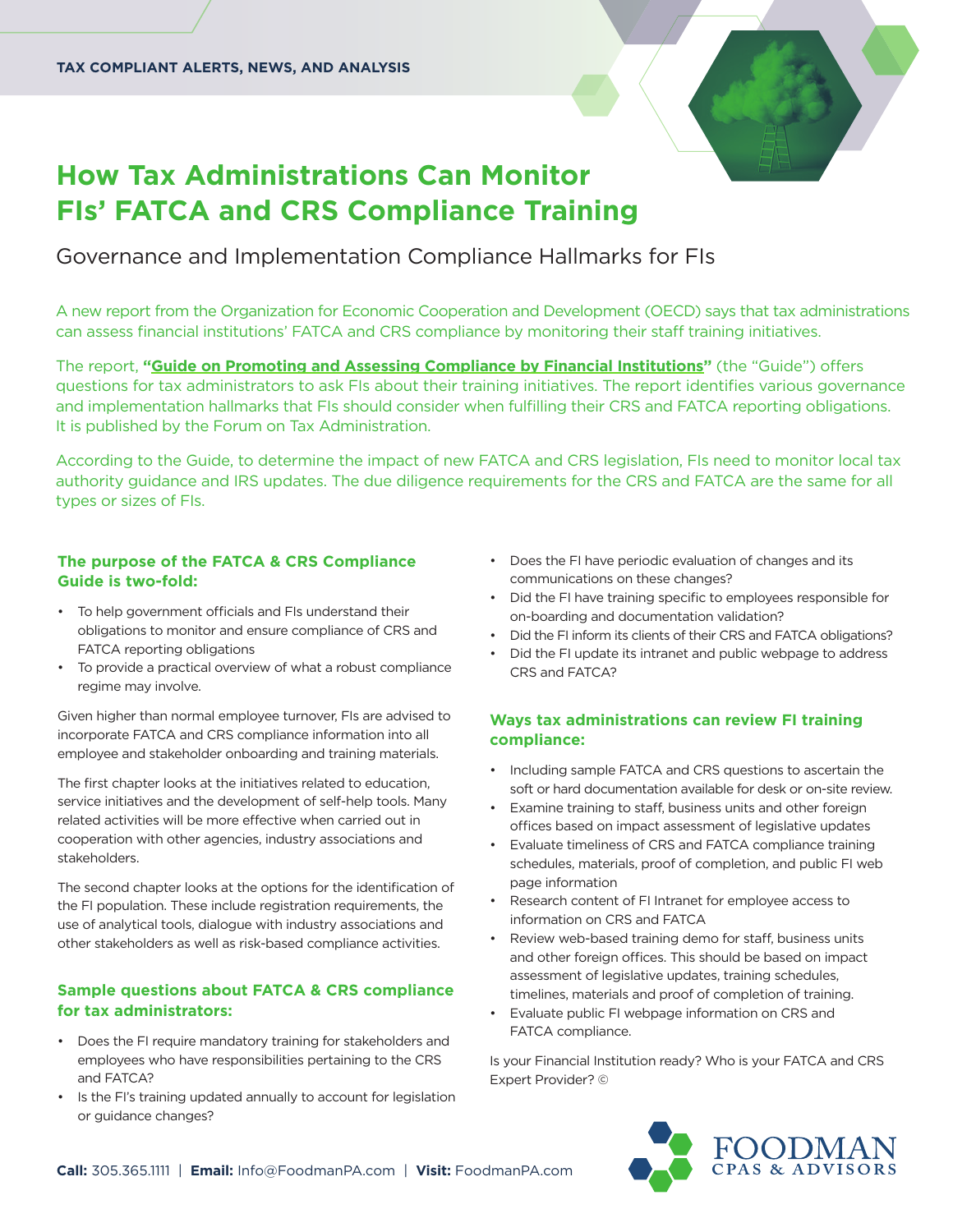# **OFAC Puts Virtual Currency industry on Notice**

New Guide Includes Reporting Requirements and Potential Penalties

In a new [Sanctions Compliance Guide](https://home.treasury.gov/system/files/126/virtual_currency_guidance_brochure.pdf), The Office of Foreign Assets Control (OFAC) of the U.S. Treasury reiterates that compliance obligations apply equally to transactions involving virtual currencies and those involving traditional fiat currencies.

With a broad stroke, OFAC defines the Virtual Currency Industry as technology companies, exchanges, administrators, miners, wallet providers and financial institutions that may have exposure to virtual currencies or their service providers and users.

According to the Guide, non-compliance by the Virtual Currency Industry carries the same civil and criminal penalties as those faced by traditional financial institutions. In other words, OFAC seems to perceive certain actors in the virtual currency industry as financial institutions.

To avoid possible financial and criminal sanctions, members of the virtual currency industry must not engage, directly or indirectly, in transactions prohibited by OFAC sanctions. These include dealings with blocked persons or property or engaging in prohibited trade or investment related transactions.

OFAC is particularly concerned with cryptocurrency facilitating illicit activities, including money laundering and ransomware attacks as well as business conducted with sanctioned states and other parties.



Because a prepackaged universal OFAC compliance program does not exist, the Virtual Currency industry must take steps to avoid engaging in sanctions violations.

Non-compliant Virtual Currency Industry members could be subjected to adverse publicity, fines, and penalties and the complete blocking of their financial assets. OFAC has also issued [Frequently Asked Questions](https://home.treasury.gov/policy-issues/financial-sanctions/faqs#vc_faqs) on sanctions compliance and several case studies as examples of issues.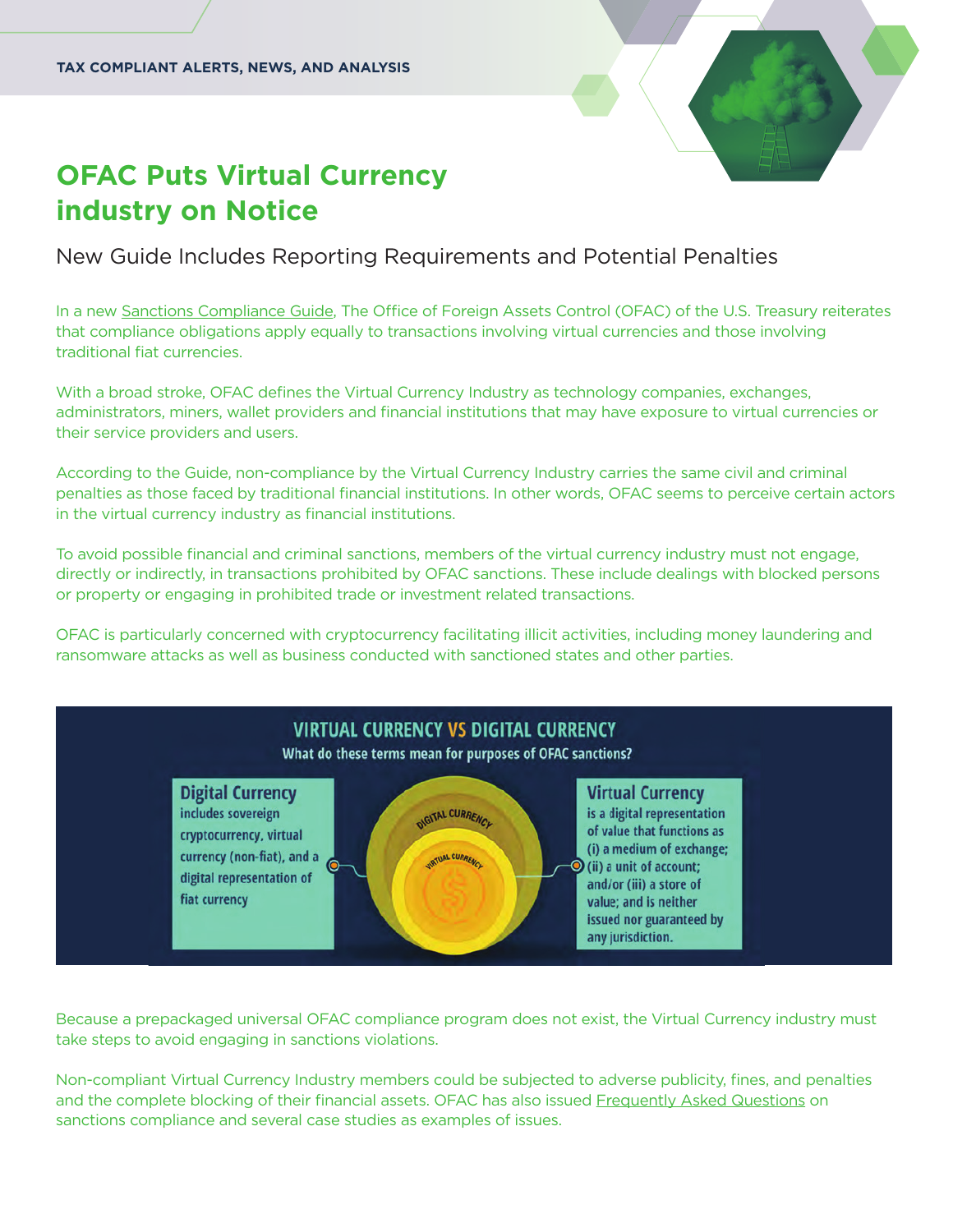# **Crypto exchanges operating in the United States are required to**

- register with FinCEN as money services businesses,
- license themselves in the states in which they operate
- exclude users in sanctioned jurisdictions and those on OFAC's SDN List from transacting on the exchange.

### **How to create a sanctions compliance program for crypto exchanges and users**

According to OFAC, these are key steps that crypto exchanges and users can take to create a sanctions compliance program:

### 1. Management Commitment

- Review and support sanctions compliance policies and procedures
- Ensure adequate resources (human capital, expertise, information technology, and other resources)
- Delegate sufficient autonomy and authority to the compliance unit
- Appoint a dedicated sanctions compliance officer with the requisite technical expertise

### 2. Risk Assessment and Internal Controls

The Guide says that creating an adequate compliance solution for members of the industry will depend on the type of business involved, its size and sophistication, products and services offered, customers and counterparties, and geographic locations served, as well as any sanctions-specific risks the company identifies during its risk assessment process.

### 3. Testing and Auditing

OFAC states that some of the best practices for testing and audit procedures in sanctions compliance programs for the virtual currency industry include:

- Sanctions List Screening,
- Keyword Screening,
- IP Blocking, and Investigation/Reporting Review procedures.

### 4. Training

OFAC training should be provided to all appropriate employees and should be conducted regularly on a periodic basis, incorporating emerging technologies in the Virtual Currency space.

### **OFAC Penalties**

The Guide also lists the penalties for sanctions noncompliance and makes clear that they will be severe.

The most comprehensive sanctions programs that OFAC administers typically include several or all of the following types of sanctions, while other sanctions programs may only employ some of these options:

### • Broad trade-based sanctions or embargoes

 - These usually include a prohibition on importing or exporting goods or services to or from the sanctioned jurisdiction. Such sanctioned jurisdictions currently include Cuba, Iran, North Korea, Syria, and the Crimea region of Ukraine.

### • Government or regime sanctions

 - either (1) require the blocking of all property and interests in property of a particular foreign government or regime that are or come within the United States or the possession or control of a U.S. person, or (2) prohibit specific types of transactions and activities involving a particular foreign government or regime.

### • List-based sanctions

 - These target specific, listed individuals and entities and either (1) require the blocking of all property and interests in property of those listed persons or (2) prohibit specific types of transactions and activities with listed persons.

### • Sectoral sanctions

 - target individuals and entities operating in specific sectors of a foreign country's economy or prohibit specific activities associated with a sector of a foreign country's economy. ©

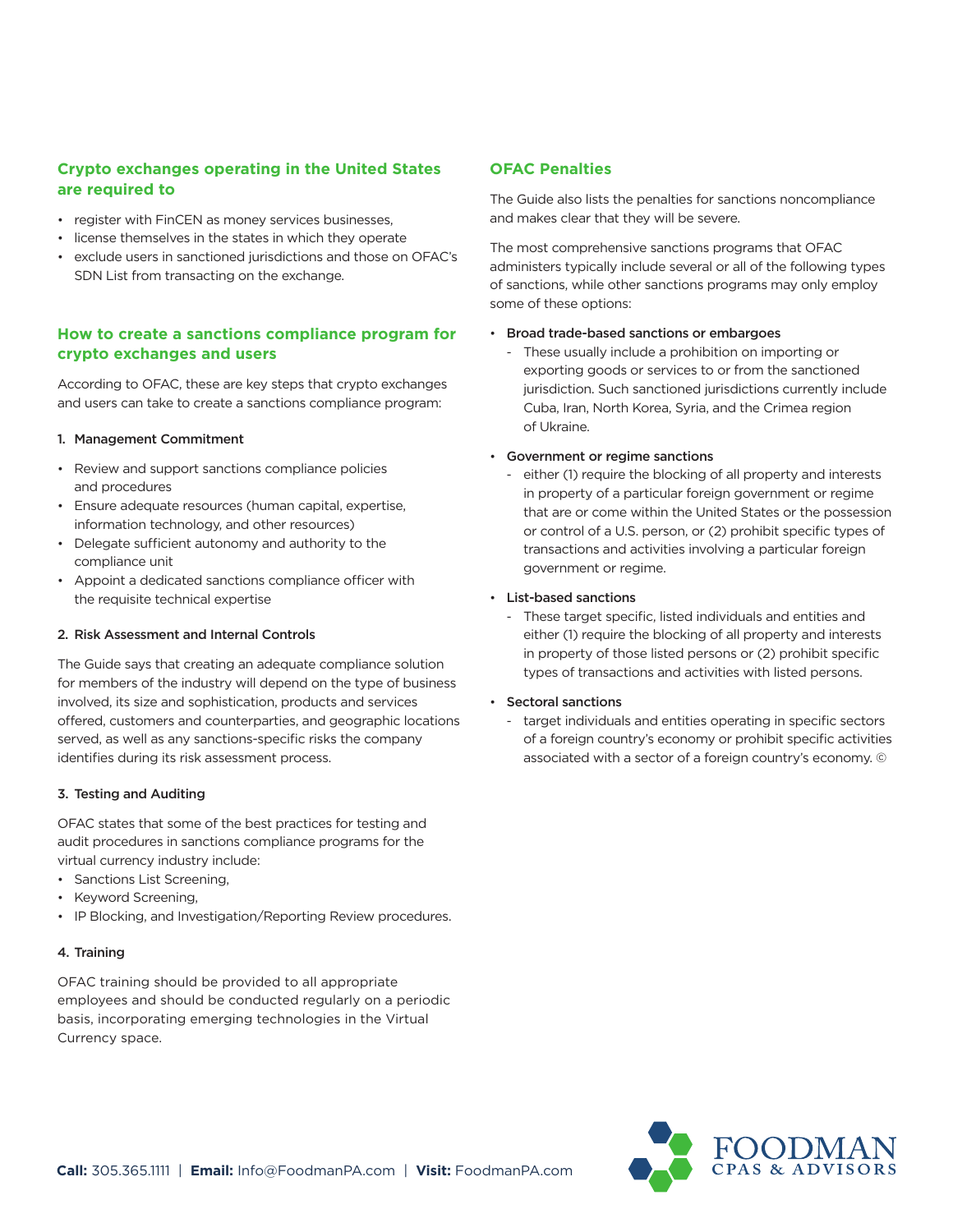

# **How will FinCEN Implement the Beneficial Ownership Information Reporting Provisions of the Corporate Transparency Act (CTA)? They want your input.**

FinCEN has been busy in the quest to fight corruption as evidenced by back-to-back issuance of Notices of [Proposed Rulemaking \(NPRMs\). On 12/6/21, they issued the \(Regulatory Process for New Real Estate Sector Reporting](https://www.fincen.gov/news/news-releases/fincen-launches-regulatory-process-new-real-estate-sector-reporting-requirements) [Requirements to Curb Illicit Finance\) and on 12/7/21, they issued the Proposed Rule for Beneficial Ownership](https://www.fincen.gov/news/news-releases/fincen-issues-proposed-rule-beneficial-ownership-reporting-counter-illicit)  Reporting to Counter Illicit Finance and Increase Transparency with commentary due by February 7, 2022 in tandem with a [Fact Sheet: Beneficial Ownership Information Reporting Notice of Proposed Rulemaking \(NPRM\).](https://www.fincen.gov/news/news-releases/fact-sheet-beneficial-ownership-information-reporting-notice-proposed-rulemaking)

The Beneficial Ownership Information (BOI) reporting provisions of the CTA proposed rule is designed to protect the US financial system from illicit use and impede malign actors from abusing legal entities, including shell companies, to conceal proceeds of corrupt/criminal acts. The goal of the Beneficial Ownership rule is to collect information and provide access to law enforcement, financial institutions, and other authorized users to combat corruption by covering:

- who must report beneficial ownership information
- when they must report
- what information they must provide

### Who must file a BOI report, what information must be reported, and when is a report is due?

The proposed rule would require reporting companies to file reports with FinCEN that identify two categories of individuals:

- 1. the beneficial owners of the entity
- 2. individuals who have filed an application with specified governmental or tribal authorities to form the entity or register it to do business

#### There would be two types of Reporting Companies:

- 1. Domestic company: a corporation, limited liability company, or any other entity created by the filing of a document with a secretary of state or similar office under the law of a state or Indian tribe.
- 2. Foreign company: a corporation, limited liability company, or other entity formed under the law of a foreign country and that is registered to do business in any state or tribal jurisdiction.

### 23 types of entities would be exempt from the definition of "reporting company". Some examples are:

- limited liability partnerships
- limited liability limited partnerships
- business trusts
- most limited partnerships
- certain trusts

#### Who is a Beneficial Owner?

Any individual who:

- exercises substantial control over a reporting company, or
- owns or controls at least 25 percent of the ownership interests of a reporting company

#### Who are the Company Applicants?

In a domestic reporting company, the company applicant is the individual who files the document that forms the entity as well as anyone who directs or controls the filing of the relevant document by another would also be a company applicant

In a foreign reporting company, the individual who files the document that first registers the entity to do business in the United States as well as anyone who directs or controls the filing of the relevant document by another would also be a company applicant.

#### BOI Information Reports

The proposed rule would require a reporting company to identify itself and report four pieces of information about each of its beneficial owners and company applicants: name, birthdate, address, and a unique identifying number from an acceptable identification document (and the image of such document).

#### BOI Report Timing would depend on:

- when a reporting company was created or registered
- whether the report at issue is an initial report, an updated report providing new information, or a report correcting erroneous information in a previous report

#### Buckle up! There is More coming:

The Fact sheet states that the BOI reporting NPRM is one of three rulemakings planned to implement the CTA. FinCEN will also bring on board additional rulemakings to:

- establish rules for who may access BOI, for what purposes, and what safeguards will be required to ensure that the information is secured and protected
- revise FinCEN's customer due diligence rule following the promulgation of the BOI reporting final rule
- develop the infrastructure to administer these requirements, such as the beneficial ownership information technology system ©

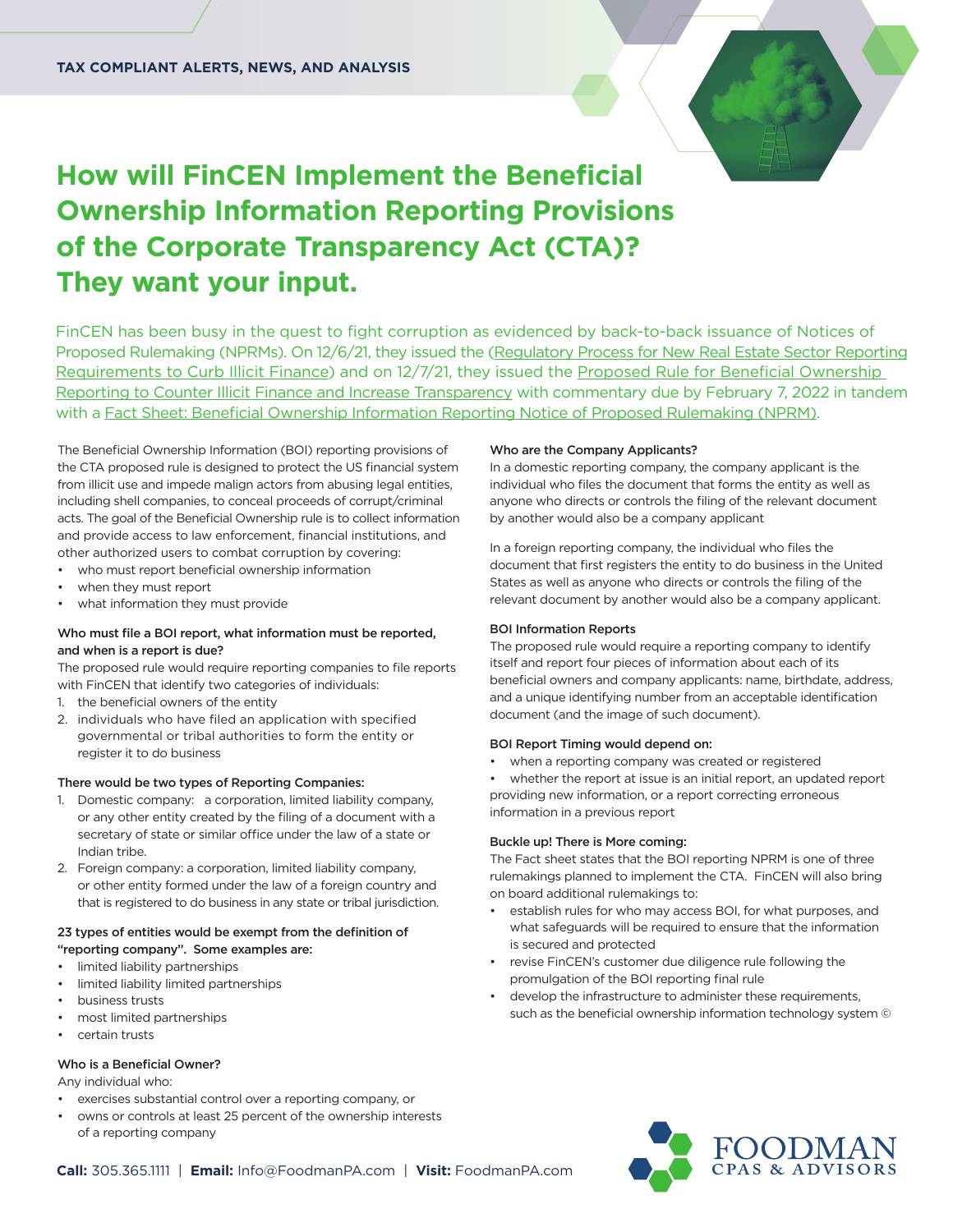

# **Treasury Attachés, Foreign Financial Intelligence Unit Liaisons and Foreign Financial Institutions**

The [AML Act of 2020](https://www.congress.gov/116/bills/hr6395/BILLS-116hr6395enr.pdf) includes the creation of "Treasury Attachés" (SEC. 6106, appointed by the US Treasury Department) and the "Foreign Financial Intelligence Unit Liaisons" (SEC. 6108, appointed by FinCEN) to be stationed abroad.

### **The Treasury Attachés will:**

- Assist the Department of the Treasury with developing and executing the financial and economic policy of the United States Government and the international fight against terrorism, money laundering, and other illicit finance.
- Be co-located in a United States Embassy, a similar United States Government facility, or a foreign government facility, as the Secretary determines is appropriate.
- Establish and maintain relationships with foreign counterparts, including employees of ministries of finance, central banks, international financial institutions, and other relevant official entities.
- Conduct outreach to local and foreign financial institutions and other commercial actors.
- Coordinate with representatives of the Department of Justice at United States Embassies who perform similar functions on behalf of the United States Government.
- Perform such other actions as the Secretary determines are appropriate.
- Be at least 6 more employees than the number of employees of the Department of the Treasury serving as Treasury Attachés on the date of enactment of this section.

### **The Foreign Financial Intelligence Unit Liaisons (At Least 6) will:**

- Be knowledgeable about domestic or international anti-money laundering or countering the financing of terrorism laws and regulations.
- Possess a technical understanding of the Bank Secrecy Act, the protocols of the Egmont Group of Financial Intelligence Units, and the Financial Action Task Force as well as its recommendations.
- Be co-located in a United States embassy, a similar United States Government facility, or a foreign government facility.
- Facilitate building capacity and performing outreach with respect to anti-money laundering and countering the financing of terrorism regulatory and analytical frameworks.
- Establish and maintain relationships with officials from foreign intelligence units, regulatory authorities, ministries of finance, central banks, law enforcement agencies, and other competent authorities.
- Participate in industry outreach engagements with foreign financial institutions and other commercial actors on anti-money laundering and countering the financing of terrorism issues.
- Coordinate with representatives of the Department of Justice at United States Embassies who perform similar functions on behalf of the United States Government.
- Perform such other duties as the Director determines to be appropriate.

### **FFIs Could Face More Enforcement Activity**

The Treasury appointed "Treasury Attachés," and the FinCEN appointed "Foreign Financial Intelligence Unit Liaisons" will be on the ground and in the backyard of FFIs. These appointments translate as "cross-border" AML enforcement through establishing and building an AML/CFT culture with FFIs, Foreign Regulators and Foreign Law enforcement Units.

### **Will FFIs be ready for this "on the ground" AML scrutiny?**

FFIs ought to revise their AML programs and ensure that they are compliant with US AML requirements.

Is your FFI AML compliant?

Is your FFI up to date with the AML Act of 2020?

Who is your Corporate Governance Expert? ©

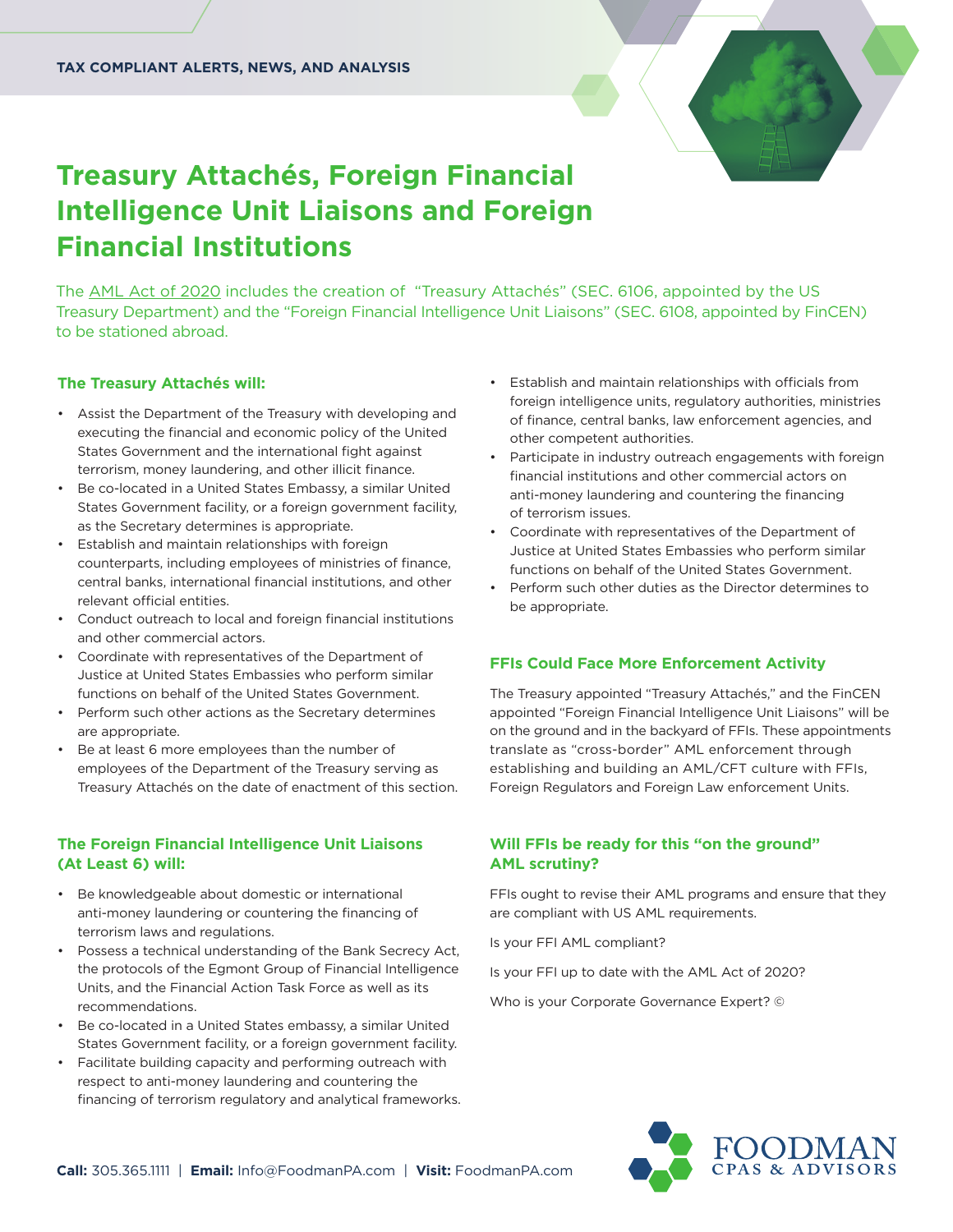

# **Foreign Bank and the New Longer Arm of the US Treasury and DOJ**

Before passage of the [AML ACT of 2020 \(the "ACT"\),](https://www.congress.gov/116/bills/hr6395/BILLS-116hr6395enr.pdf) The US Department of the Treasury, and the US Justice Department (DOJ) had US legal authority to subpoena foreign banks with US correspondent accounts for related US records including records held in a foreign country.

### **AML ACT of 2020 expands the subpoena reach of the US Treasury and DOJ**

The ACT empowers the US Treasury and DOJ to subpoena foreign banks for "records related to their correspondent account or any account at the foreign bank," including records held in a foreign country. So, if a foreign bank maintains a correspondent account in the US, the US Treasury and the DOJ may now subpoena that bank for records related to any account at the bank, not only its U.S. correspondent account.

According to the ACT, the Secretary of the Treasury or the Attorney General may issue a subpoena to any foreign bank that maintains a correspondent account in the United States for records relating to the correspondent account or any account at the foreign bank, including records maintained outside of the United States, that are the subject of:

- any investigation of a violation of a criminal law of the United States.
- any investigation of a violation.
- a civil forfeiture action.
- an investigation pursuant to section 5318A ("Special measures for jurisdictions, financial institutions, international transactions, or types of accounts of primary money laundering concern").

### **Understanding the expanded subpoena Reach**

Following are key takeaways:

1. PRODUCTION OF RECORDS: The foreign bank on which a subpoena is served shall produce all requested records and authenticate all requested records with testimony of the Federal Rules of Evidence.

2. ISSUANCE AND SERVICE OF SUBPOENA: A subpoena shall designate a return date; the judicial district in which the related investigation is proceeding; may be served in person; by mail or fax in the United States if the foreign bank has a representative in the United States; or in a foreign country under any mutual legal assistance treaty, multilateral agreement, or other request for international legal or law enforcement assistance.

3. RELIEF FROM SUBPOENA: At any time before the return date of a subpoena, the foreign bank on which the subpoena is served may petition the district court of the United States for the judicial district in which the related investigation is proceeding, as designated in the subpoena, to modify or quash the subpoena; or the prohibition against disclosure.

### 4. CONFLICT WITH FOREIGN SECRECY OR CONFIDENTIALITY:

An assertion that compliance with a subpoena would conflict with a provision of foreign secrecy or confidentiality law shall not be a sole basis for quashing or modifying the subpoena.

5. MAINTAINING RECORDS IN THE UNITED STATES: Any covered financial institution that maintains a correspondent account in the United States for a foreign bank shall maintain records in the United States identifying the owners of record and the beneficial owners of the foreign bank; and the name and address of a person who resides in the United States; and is authorized to accept service of legal process for records.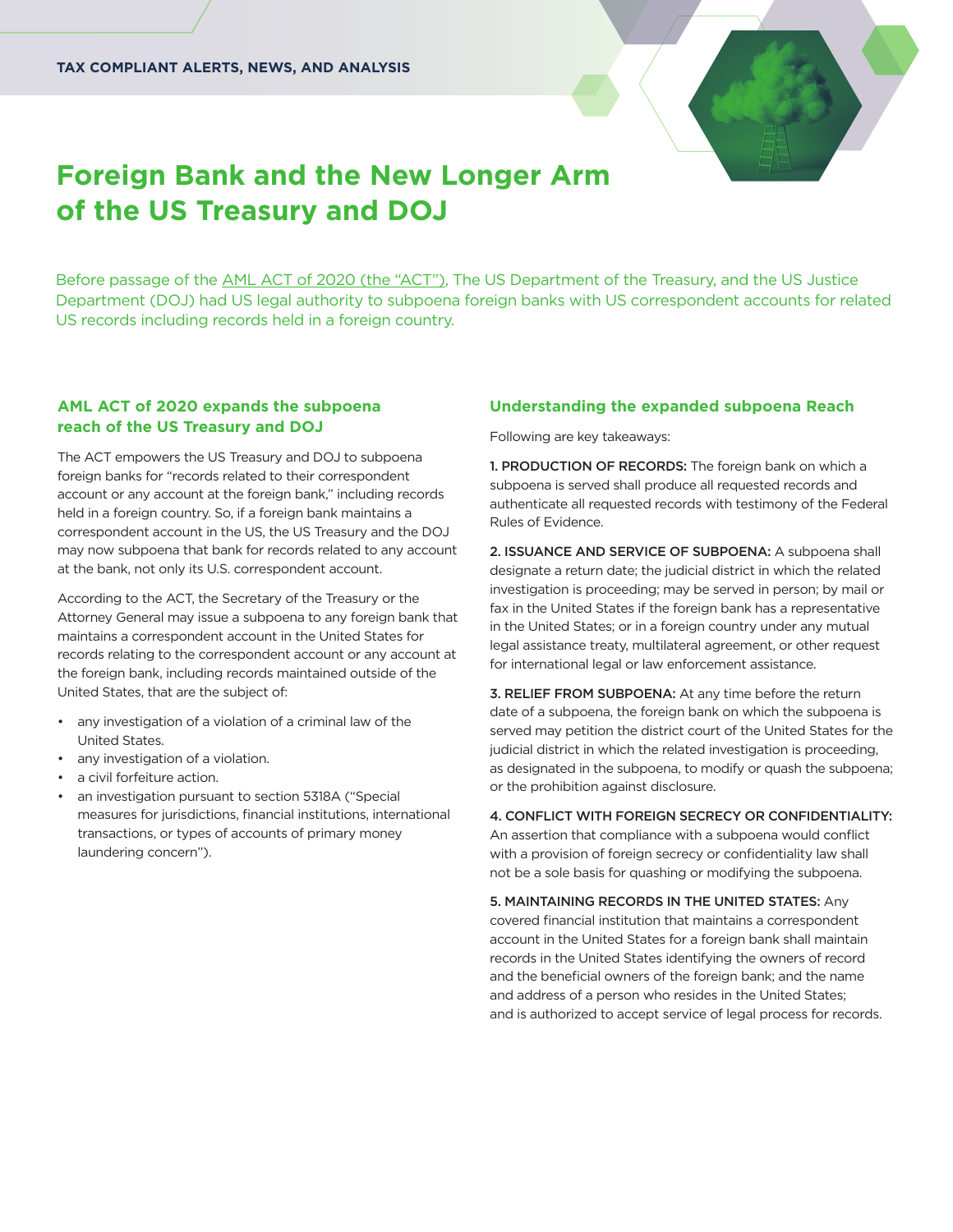6. LAW ENFORCEMENT REQUEST: Upon receipt of a written request from a Federal law enforcement officer for information required to be maintained under this paragraph, a covered financial institution shall provide the information to the requesting officer not later than 7 days after receipt of the request.

7. NONDISCLOSURE OF SUBPOENA: No officer, director, partner, employee, or shareholder of, or agent or attorney for, a foreign bank on which a subpoena is served shall, directly or indirectly, notify any account holder involved or any person named in the subpoena and served on the foreign bank about the existence or contents of the subpoena.

8. DAMAGES: Upon application by the Attorney General for a violation, a foreign bank on which a subpoena is served shall be liable to the United States Government for a civil penalty in an amount equal to double the amount of the suspected criminal proceeds sent through the correspondent account of the foreign bank in the related investigation; or not more than \$250,000.

9. ENFORCEMENT: If a foreign bank fails to obey a subpoena issued, the Attorney General may invoke the aid of the district court of the United States for the judicial district in which the investigation or related proceeding is occurring to compel compliance with the subpoena.

10. COURT ORDERS AND CONTEMPT OF COURT: A court may issue an order requiring the foreign bank to appear before the Secretary of the Treasury or the Attorney General to produce certified records or testimony regarding the production of the certified records; and punish any failure to obey an order issued as contempt of court.

#### 11. TERMINATION OF CORRESPONDENT RELATIONSHIP:

A covered financial institution shall terminate any correspondent relationship with a foreign bank not later than 10 business days after the date on which the covered financial institution receives written notice from the Secretary of the Treasury or the Attorney General if, after consultation with the other, the Secretary of the Treasury or the Attorney General, as applicable, determines that the foreign bank has failed to comply with a subpoena issued or to prevail in proceedings before.

12. LIMITATION ON LIABILITY: A covered financial institution shall not be liable to any person in any court or arbitration proceeding for terminating a correspondent relationship or complying with a nondisclosure order.

13. FAILURE TO TERMINATE RELATIONSHIP: A covered financial institution that fails to terminate a correspondent relationship shall be liable for a civil penalty in an amount that is not more than \$25,000 for each day that the covered financial institution fails to terminate the relationship.

14. FAILURE TO COMPLY WITH A SUBPOENA: Upon failure to comply with a subpoena, a foreign bank may be liable for a civil penalty assessed by the issuing agency in an amount that is not more than \$50,000 for each day that the foreign bank fails to comply with the terms of a subpoena.

15. ADDITIONAL PENALTIES: Beginning after the date that is 60 days after a foreign bank fails to comply with a subpoena, the Secretary of the Treasury or the Attorney General may seek additional penalties and compel compliance with the subpoena in the appropriate district court of the United States.

# **Foreign Financial Institutions (FFIs) Need to Start Preparing**

FFIs officers, board members, and employees ought to understand the AML ACT of 2020 and be able to determine if their financial institution is ready to comply domestically and internationally.

Is your Financial Institution ready to comply?

Who is your Corporate Governance Advisor? ©